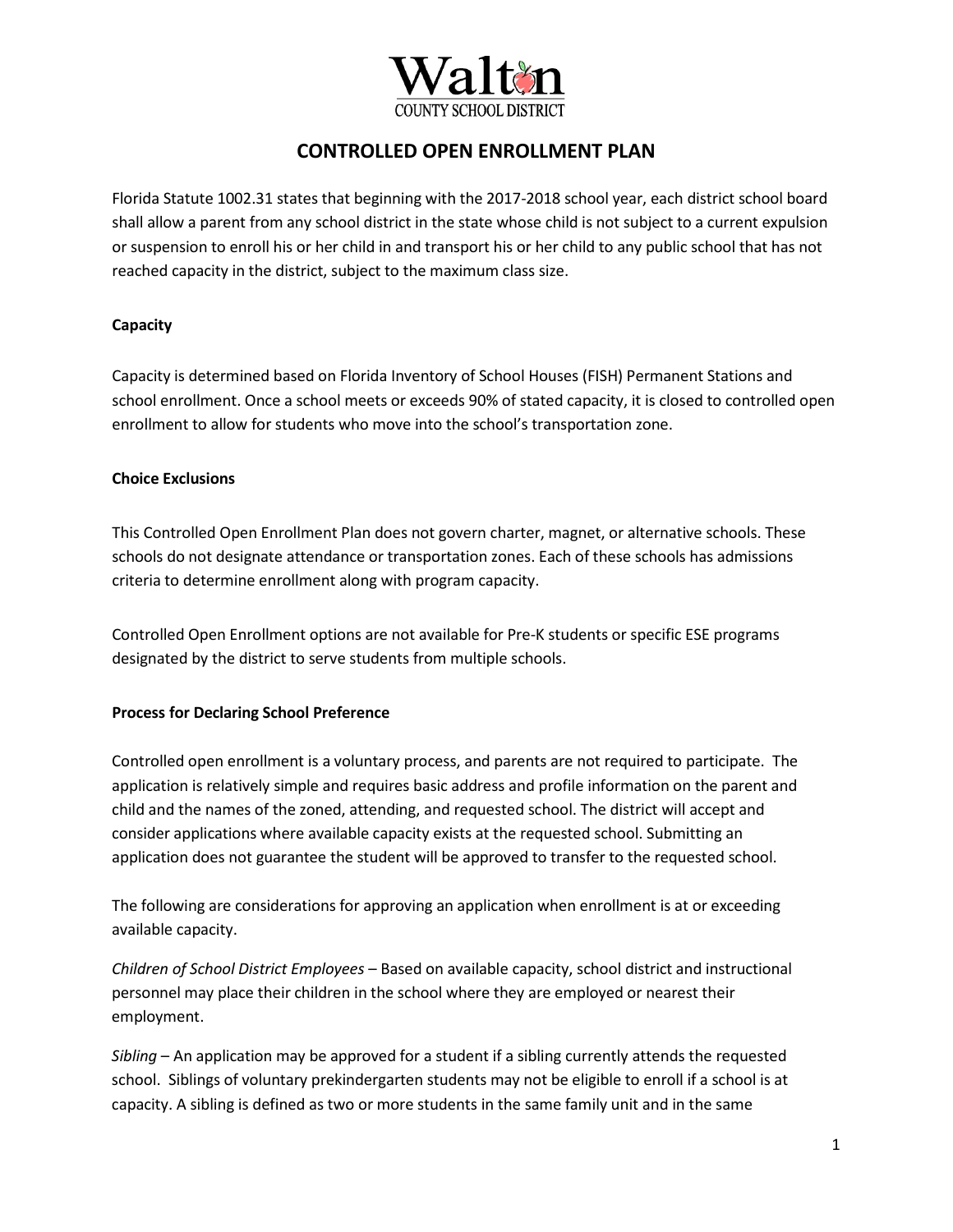

residence.

*Unique Condition* (all grades) – An application may be approved when a unique or unexpected event or condition has led to a situation where the student's current zoned placement creates a severe hardship on the student and/or family. **Unique Conditions may include foster care placement, court ordered change in custody or hardship cases that affect the student's health, safety and/or welfare.**

*Program/Curriculum* – An application may be approved for a student to participate in an academic program that is not available at the student's zoned school. In the event the student ceases to be enrolled in the curriculum for which the approval is granted, the student may be required to return to the zoned school.

*Active Duty Military* – An application may be approved if a student is the dependent child of active duty military personnel whose move resulted from military orders. (This does not include retired, civilian, and reserves.)

### **Current Choice Students**

Students who were enrolled at a school other than their zoned school during the previous school year may remain at their choice school until the student completes the highest grade level at the school. Beginning with the 2017-2018 school year, all students wishing to attend a school other than their zoned school must complete a Student Performance Contract. Returning students not submitting their signed Controlled Open Enrollment Student Performance Contract at the beginning of the school year may be considered for revocation of Controlled Open Enrollment attendance approval.

Students enrolled in their final year at a Choice School may not be eligible to attend a receiving school that is at capacity. If the receiving school is at capacity, the student must return to his/her zoned school unless the student meets one of the above considerations for approval. If the student meets one of the considerations for approval, he/she must apply to the requested school to begin the application process.

### **Process That Encourages Placement of Siblings within Same School**

Parents can indicate on the application whether or not a sibling is attending the requested school. If conditions exist that allow for the sibling to be placed at the requested school, these requests are routinely approved. The district makes every effort to keep siblings at the same school site. Siblings of voluntary prekindergarten students may not be eligible to enroll if a school is at capacity.

### **Lottery Procedure to Determine Student Assignment**

Since all completed applications are individually reviewed, the Walton County School District does not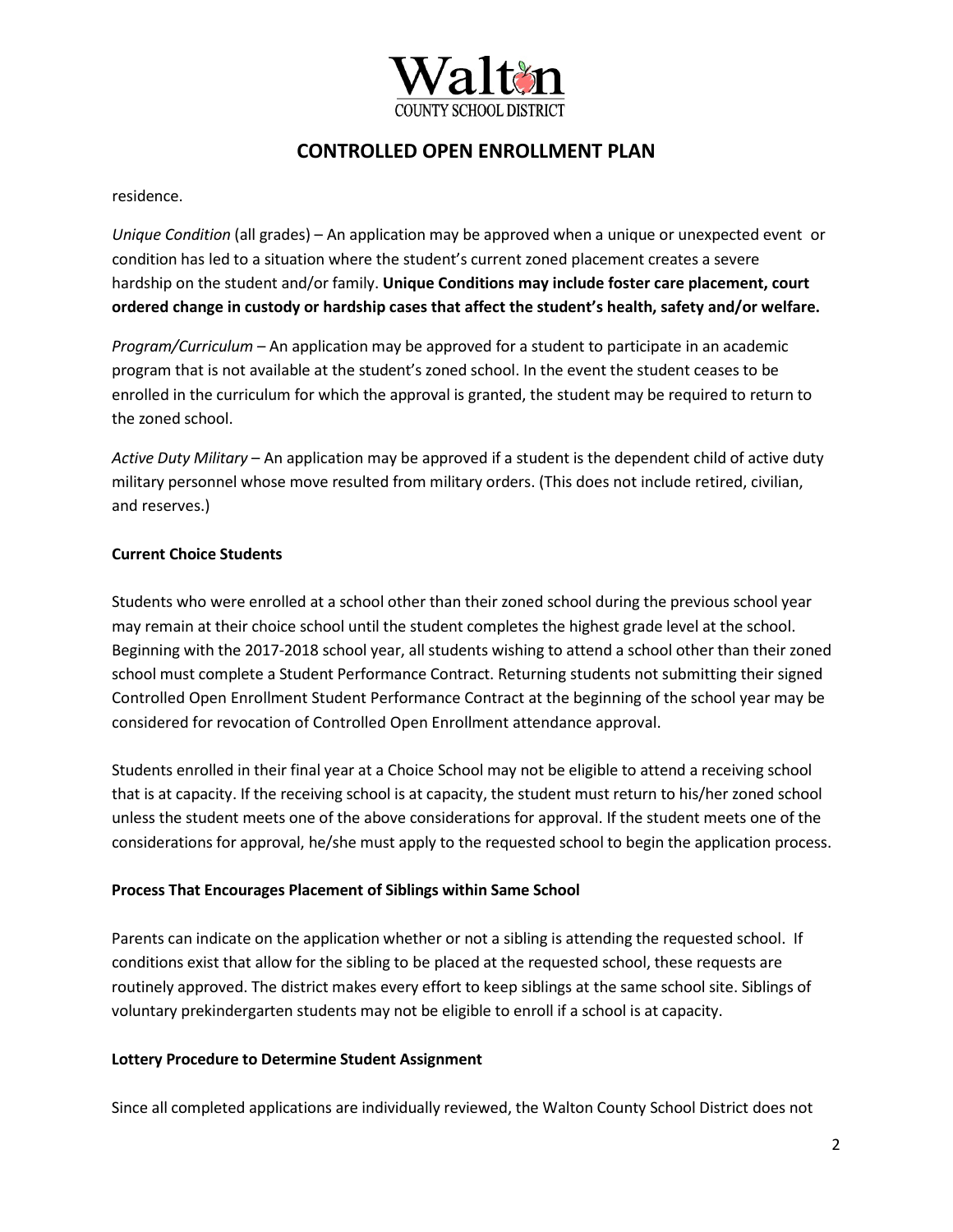

currently employ a lottery procedure.

#### **Transportation**

The parent/guardian is responsible for the transportation of a student approved to attend a school of choice through the controlled open enrollment process.

### **Application Process**

The application process for the Walton County School District Controlled Open Enrollment Plan is available at all schools and on the district's website. Parents/Guardians may obtain an application at any school, on the district's website or through the district office. The district requires applications for the subsequent school year to be submitted **March 28, 2022 – May 27, 2022** in order to facilitate timely decisions and notifications. Applications are accepted outside the open enrollment period ONLY when a school has not reached capacity or a school choice request is based on a documented hardship or other eligible situation.

The key factor in granting or denying a request is the capacity of the school in terms of physical plant, available classrooms, staffing, and/or program availability. Each school has a designated individual responsible for implementing the Controlled Open Enrollment Plan and that individual responds directly to the applicant in writing via US Mail within two weeks, unless requested otherwise.

The process is initiated by the parent discussing their options with the designees at the zoned school and requested school. This process enables both the school and parent to determine the specific needs of the child and whether those needs can be addressed better at the zoned school or requested school. During this time the family can discuss siblings' needs as well, which are another consideration given to the approval of an application.

Any parent wishing to apply should complete the following steps:

- 1. The parent/guardian will complete the Walton County School District's Application for Attendance to request permission to attend an alternate school to the student's zoned school. This form is available on the district's website, at the district office, or at any WCSD school. The form must be completed in its entirety and must have attached any additional justifications/documentation and proof of residency at the time of submission to the school. The parent/guardian shall provide evidence of Active Duty Military status, if applicable. (This does not include retired, civilian, and reserves.)
- 2. The parent/guardian will complete a Controlled Open Enrollment Student Performance Contract available on the district's website, at the district office, or at any WCSD school. This